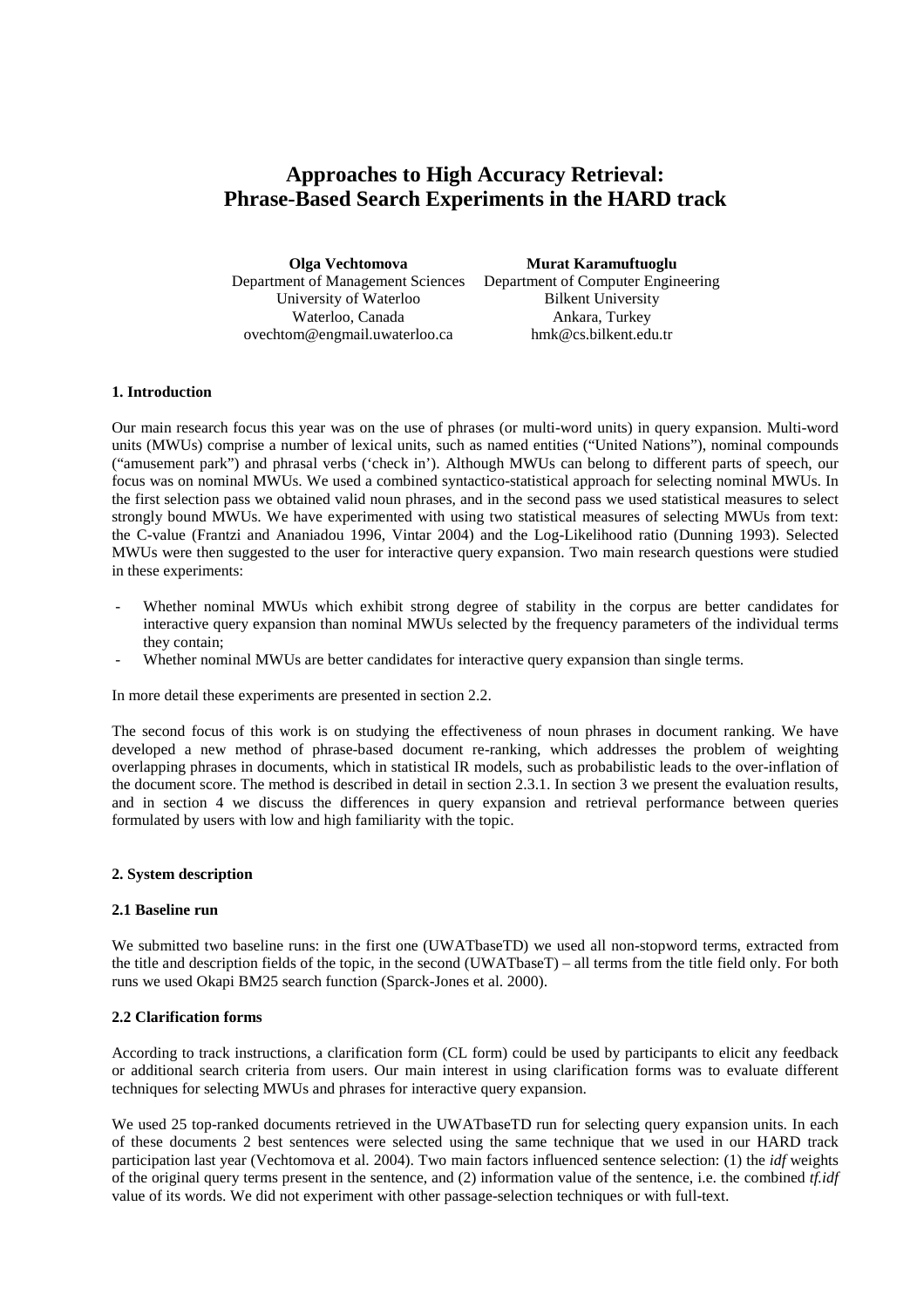As last year, we applied Brill's rule-based tagger (Brill 1995) and BaseNP noun phrase chunker (Ramshaw and Marcus 1995) to extract noun phrases from these sentences. Multi-word units are then selected from the list of obtained noun phrases using different statistical techniques, described below.

#### *Clarification form 1*

MWUs are characterised foremost by relative stability in the corpus. Some of the noun phrases output by the NP chunker are chance word groupings, and not stable MWUs. We were interested in exploring the value of MWUs compared to all noun-phrases in representing useful query expansion concepts to the user. The method of selecting stable MWUs from noun phrases using C-value is outlined below.

Noun phrases output by the NP chunker are ranked by the average *idf* of their constituent terms. For each phrase we generate the list of all phrases that it subsumes, i.e. contiguous or non-contiguous combinations of words in forward order, including the original complete phrase. For each subphrase, the C-value is calculated. The C-value is a measure of stability of an n-gram in the corpus (Frantzi and Ananiadou 1996). The C-value formula we used is as follows:

$$
C-value(a) = (length(a) - 1)(freq(a) - \frac{t(a)}{c(a)})
$$
\n(1)

Where:

 $t(a)$  is the frequency of the n-gram in longer n-grams;  $c(a)$  is the number of longer n-grams including a;

All subphrases for a given phrase are ranked by the C-value. The top ranked subphrase is then used to replace the original phrase in the list of candidate query expansion terms. The original complete phrase may get a higher Cvalue than any of its subphrases, in which case it is kept without a change.

For example, in our experiment, the bigram "World Cup" received the highest C-value out of all its subphrases generated from the phrase "grueling IAU 100-kilometer World Cup" and as a consequence was selected for the phrase list. The obtained phrases were then ranked by their C-value, top 75 of which were shown to the user in the clarification form<sup>1</sup>.

#### *Clarification form 2*

One of the research questions that we wanted to explore was whether phrases are better candidates for interactive query expansion than single terms. A phrase carries more context and information, so it should be easier for the user to select more good phrases than single terms for query expansion. To test this hypothesis we took the phrases we selected for the previous set of clarification forms, and produced a list of single terms by splitting them and removing duplicates. The terms were then shown to the user for selection.

#### *Clarification form 3*

In this form we included top 75 phrases which were output by the NP chunker and ranked by the average *idf* of their constituent terms. By comparing query expansion with the phrases selected from this clarification form with the phrases selected from the  $1<sup>st</sup>$  and the  $4<sup>th</sup>$  clarification forms we aim to answer the question whether the application of the measures of phrase stability in the corpus lead to better phrases for query expansion.

#### *Clarification form 4*

In the final set of clarification forms we experimented with selecting noun phrases using the Log-Likelihood measure (Dunning 1993). Log-Likelihood has been used extensively for the identification of statistically significant word collocations in text and has shown good results in English (e.g., Manning and Schütze 1999).

We calculate Log-Likelihood for bigrams, using the Ngram Statistics Package (Banerjee and Pedersen 2003). The phrase weighting was then done as follows: first, from each phrase output by the NP chunker we derived contiguous bigrams. For each bigram, its Log-Likelihood score was calculated. The highest Log-Likelihood score of any bigram

<sup>&</sup>lt;sup>1</sup> This was the maximum number of phrases that could be displayed in the clarification form.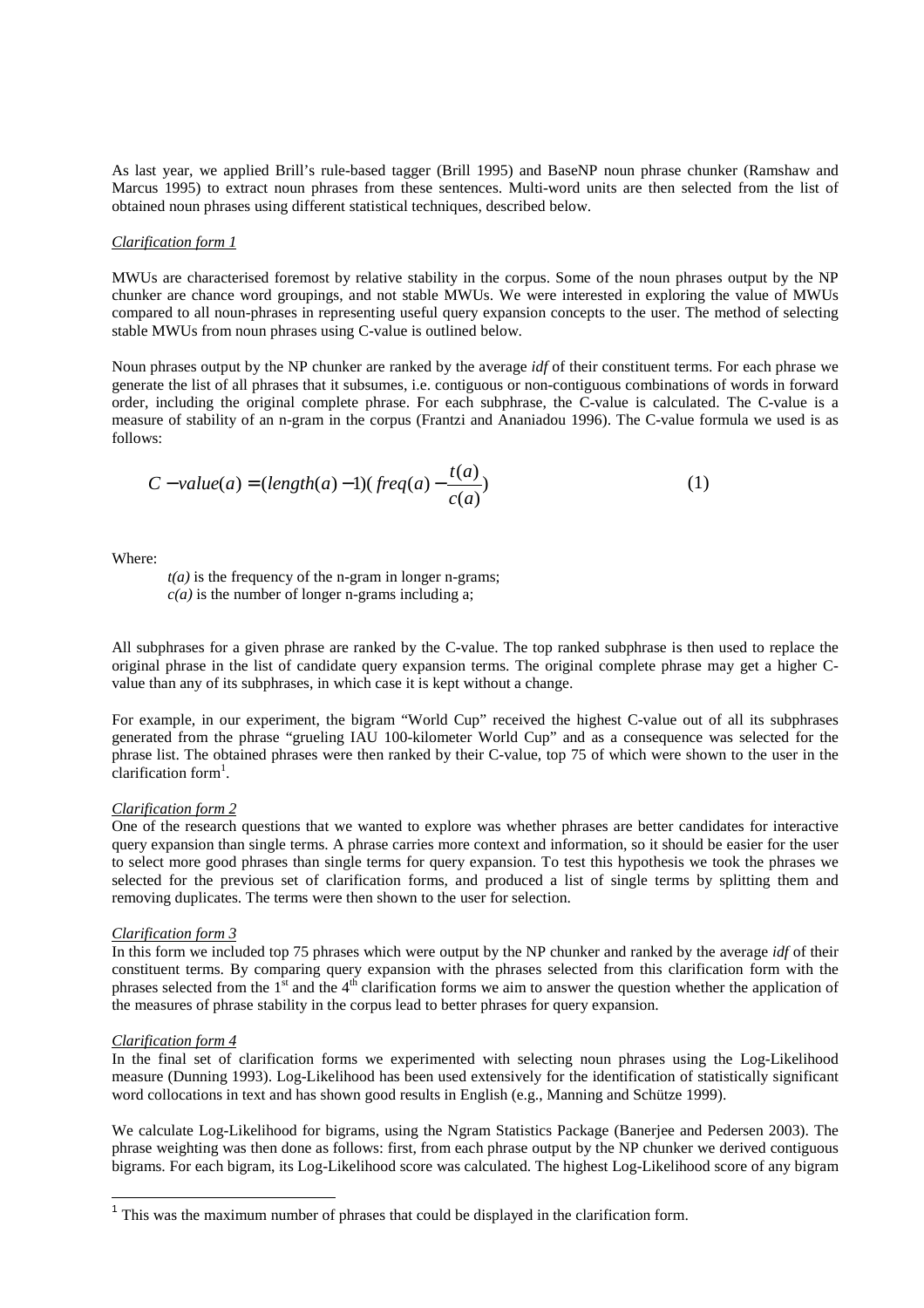derived from the phrase was taken as the phrase weight. We then displayed the top 75 phrases in the CL form. This is a rather crude selection method, but it does reward phrases which contain a strongly bound collocation.

# **2.3 Experimental runs**

Five experimental runs were conducted. Runs UWATexp1, UWATexp2, UWATexp3 and UWATexp4 used the feedback provided by the users to the  $1^{st}$ ,  $2^{nd}$ ,  $3^{rd}$  and  $4^{th}$  sets of clarification forms accordingly. In each run the query was constructed by splitting the phrases selected by the user from the corresponding clarification form into single terms and adding them to the original query terms. Each term in the expanded query was weighted in Okapi. The BM25 document retrieval function was used for topics requesting documents and BM250 passage retrieval function was used for topics requesting passages.

Run 5 (UWATexp5) was conducted using phrase search. Here for each topic we take the top 1000 documents retrieved in the UWATexp1 run and re-rank it using the phrase search method presented in section 2.3.1 below.

# **2.3.1 Phrase search**

Following the interactive query expansion stage where the users select query expansion phrases, the next step is to use them in search. Intuitively using them as phrases in search should lead to better precision than if we split them into single words. One problem associated with the use of phrases in a statistical IR model, such as probabilistic (Sparck-Jones et al. 2000) is that some terms may occur in multiple phrases, for example let us assume there are two phrases in the query: "*air traffic*" and "*traffic control*", and two documents: the first containing one phrase "*air traffic control*", and the second – two phrases "*air traffic*" and "*traffic control*". How should they be weighted? If we calculate weights of each phrase in the document separately and then add them up to get the document score, as is currently done in the probabilistic model for single terms, then two documents will get equal scores. That obviously shouldn't be the case. But then how should the phrase weight be calculated for the first document? The situation gets more complex if we allow for non-contiguous word combinations, i.e. matching the following: "1 *air* 2 *traffic* 10 *control*" (numbers here denote positions of the words in text). Allowing match on non-contiguous word combinations is good for recall as it relaxes search constraints, but the distance between the phrase elements should be inversely related to the phrase weight. Therefore, the two main issues to be addressed by the phrase search algorithm are:

- remove the problem of overlapping phrases;
- reflect the distance between the phrase elements in the phrase weight.

We have developed the following phrase search algorithm, which attempts to address these problems:

In the first step we retrieve documents by using a query which consists of all single terms extracted from the userselected phrases from the CL form 1 (UWATExp1 run).

The next step is to re-rank these documents by using phrase information. We take top 1000 documents per topic in the retrieved set, stem the terms in each document and create a document representation, consisting only of the stemmed occurrences of terms from the query in their original order and their sequential position number in text.

For each query phrase, all possible subphrases (i.e. contiguous and non-contiguous combinations of words) are generated and ranked in the descending order of their length. For each subphrase in the list we use *cgrep* – a pattern matching program for extracting minimal matching strings (Clarke 1995) to extract the minimal spans of text in the document containing the subphrase. Each time cgrep returns matching strings, they are removed from the document representation and the procedure is repeated with the same phrase. If no matching string is found, the program attempts to match the next phrase in the list, and so on. In this way we can match progressively longer spans containing the phrase or its subphrases. An example of extracted windows for the phrase "practical implementation" is given in figure 1 (the number preceded by the '#' sign is the sequential position of the following word in the original document text).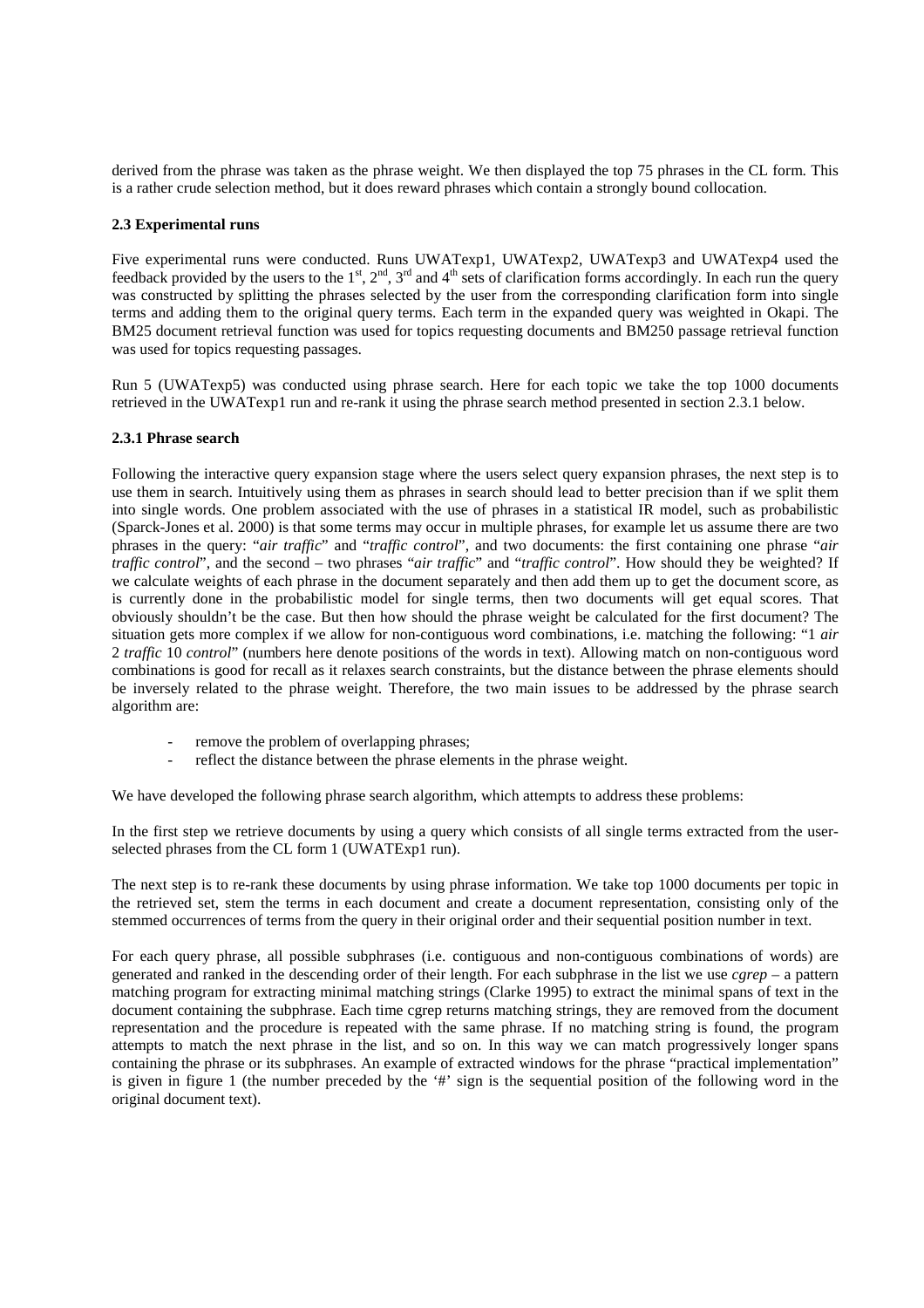```
# 106 implementation # 120 practical
# 120 practical # 186 implementation
# 4 implementation
# 21 implementation
# 43 implementation
# 59 implementation
```
**Figure 1.** An example of windows extracted from a document for the phrase "practical implementation"

Windows extracted using the above method might overlap**.** Our approach is to eliminate overlaps in windows in a two-step process: (1) rank the windows by their weight and (2) remove overlapping words from the lower ranked windows.

#### *Window weighting*

In this approach the window weight is calculated from the combination of *idf* weights of individual query terms occurring in it. The following formula was used:

$$
WindowWeight(a) = \sum_{i=1}^{n} idf_i \times \frac{n}{(span+1)^p}
$$
 (2)

Where:

 $i$  – word in the window  $a$ ; *n* – number of words in the window *a*;  $span = pos(n) - pos(1)$ where:  $pos(i)$  – position number of the i<sup>th</sup> word in the window;  $p$  – tuning parameter<sup>2</sup>.

So, the more informative the words in the window are, the shorter the span is, and the more words there are in the window, the higher is the weight of the window.

## *Removing duplicate windows*

After the windows are ranked, we remove overlapping words by doing pairwise comparison of all windows. If two windows have overlapping query word(s), these words are removed from the lower ranked window. The windows shown in figure 1 after the removal of overlapping words are illustrated in figure 2.

> # 106 implementation # 120 practical # 4 implementation # 21 implementation # 43 implementation # 59 implementation # 186 implementation

**Figure 2.** An example of windows after the removal of overlapping words.

All windows extracted from the document for every query phrase are then added to the same list, weighted using the formula (2) above and have the overlapping words removed. For each window we also keep the index of the phrase which was used to extract it.

#### *Calculating document scores*

The next step is to calculate document scores. First, for each phrase in the query we calculate its weight in the document as follows:

$$
(k+1) \times \sum_{w=1}^{n} WindowWeight(w)
$$
  
PhraseWeight(a) = 
$$
\frac{k \times NF + n}{k \times NF + n}
$$
 (3)

 $2$  Experiments showed that 0.2 gives the best performance on the HARD 2003 corpus.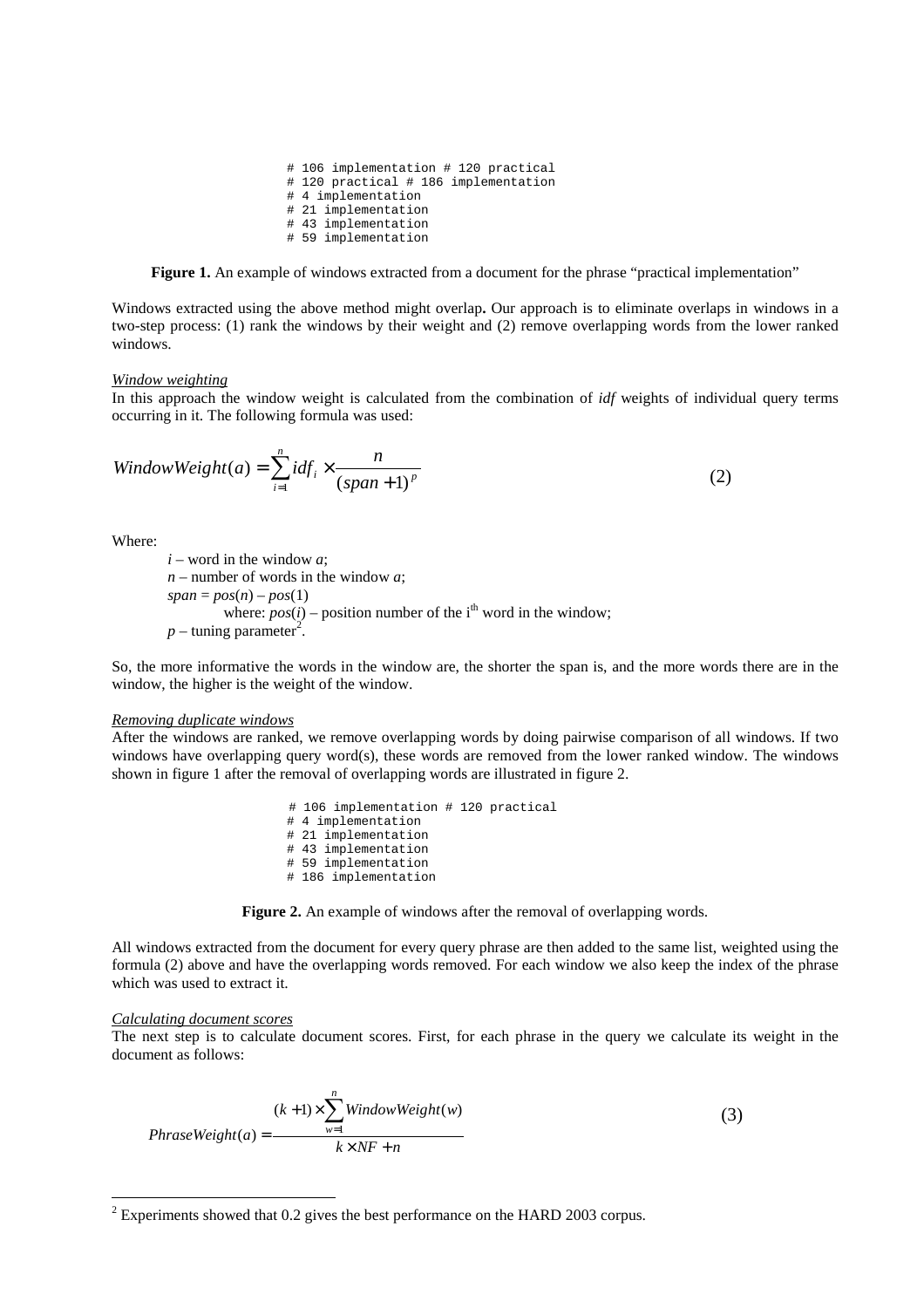Where:

- w window, extracted for the query phrase *a*;
- *n* number of windows extracted for the phrase *a*;
- *NF* document length normalisation factor (see equation 5 below).
- $k$  phrase frequency normalisation factor<sup>3</sup>.

The document length normalisation factor was calculated in the same way as in the BM25 document ranking function (Sparck-Jones 2000):

$$
NF = (1-b) + b \times \frac{Doclen}{AveDocLen}
$$
\n<sup>(4)</sup>

Where:

*Doclen* – document length (word count); *AveDoclen* – average document length in the corpus; *b* – tuning constant<sup> $\bar{4}$ </sup>.

Document score is then calculated as the sum of *PhraseWeight* values for all query phrases that occur in the document:

$$
DocumentScore(d) = \sum_{a=1}^{n} PhraseWeight(a)
$$
\n(5)

Where:  $a$  – the query phrase occurring in the document  $d$ ;

*n* – number of query phrases occurring in the document *d*.

Finally, the top 1000 documents in the originally retrieved set are re-ranked by the new document scores.

## **3. Results**

The results of the document-level evaluation based on 46 topics<sup>5</sup> are presented in table 2. All expanded runs significantly improved the average precision (Soft-rel) over the baseline run UWATbaseTD, and all runs except UWATexp5 significantly improved P@10 (Soft-rel) over the baseline (t-test at .05 significance level).

| <b>Run</b>                                                                               | Soft-rel |                    |        | Hard-rel |                    |        |
|------------------------------------------------------------------------------------------|----------|--------------------|--------|----------|--------------------|--------|
|                                                                                          | P@10     | <b>R-precision</b> | AveP   | P@10     | <b>R-precision</b> | AveP   |
| Title terms (UWATbaseT)                                                                  | 0.3089   | 0.2499             | 0.2196 | 0.2422   | 0.2298             | 0.2185 |
| Baseline, Title + Description (UWATbaseTD)                                               | 0.42     | 0.3011             | 0.2693 | 0.3444   | 0.2744             | 0.2636 |
| Single-term search, Query expansion with phrases from<br>clarification form 1 (UWATExp1) | 0.4889   | 0.3381             | 0.3176 | 0.4044   | 0.2971             | 0.2817 |
| ExpRun1 reranked using the phrase-search algorithm<br>(UWATExp5)                         | 0.4422   | 0.3258             | 0.3233 | 0.3711   | 0.2854             | 0.2888 |
| Single-term search, Query expansion with terms from<br>clarification form 2 (UWATExp2)   | 0.48     | 0.3283             | 0.3026 | 0.4      | 0.2807             | 0.2695 |
| Single-term search, Query expansion with phrases from<br>clarification form 3 (UWATExp3) | 0.4911   | 0.3352             | 0.3191 | 0.3978   | 0.3131             | 0.3128 |
| Single-term search, Query expansion with phrases from<br>clarification form 4 (UWATExp4) | 0.4689   | 0.3256             | 0.3019 | 0.4      | 0.2875             | 0.2689 |

**Table 2.** Document-level results of the runs, averaged over all topics.

Retrieval performance of the expanded queries created from the user feedback to clarification forms 1 and 2 is very similar. This suggests that users tend to select similarly good terms, whether they are shown to them in the context of phrases or on their own. On average users selected 21 phrases from the 1<sup>st</sup> clarification form and 27 single terms

 $3$  Experiments showed that k=1.2 gives the best performance on the HARD 2003 corpus.

<sup>&</sup>lt;sup>4</sup> Sparck-Jones et al. have experimentally determined that 0.75 gives best results on TREC data.

<sup>&</sup>lt;sup>5</sup> Four topics had no relevant documents and were, therefore, excluded from the evaluation.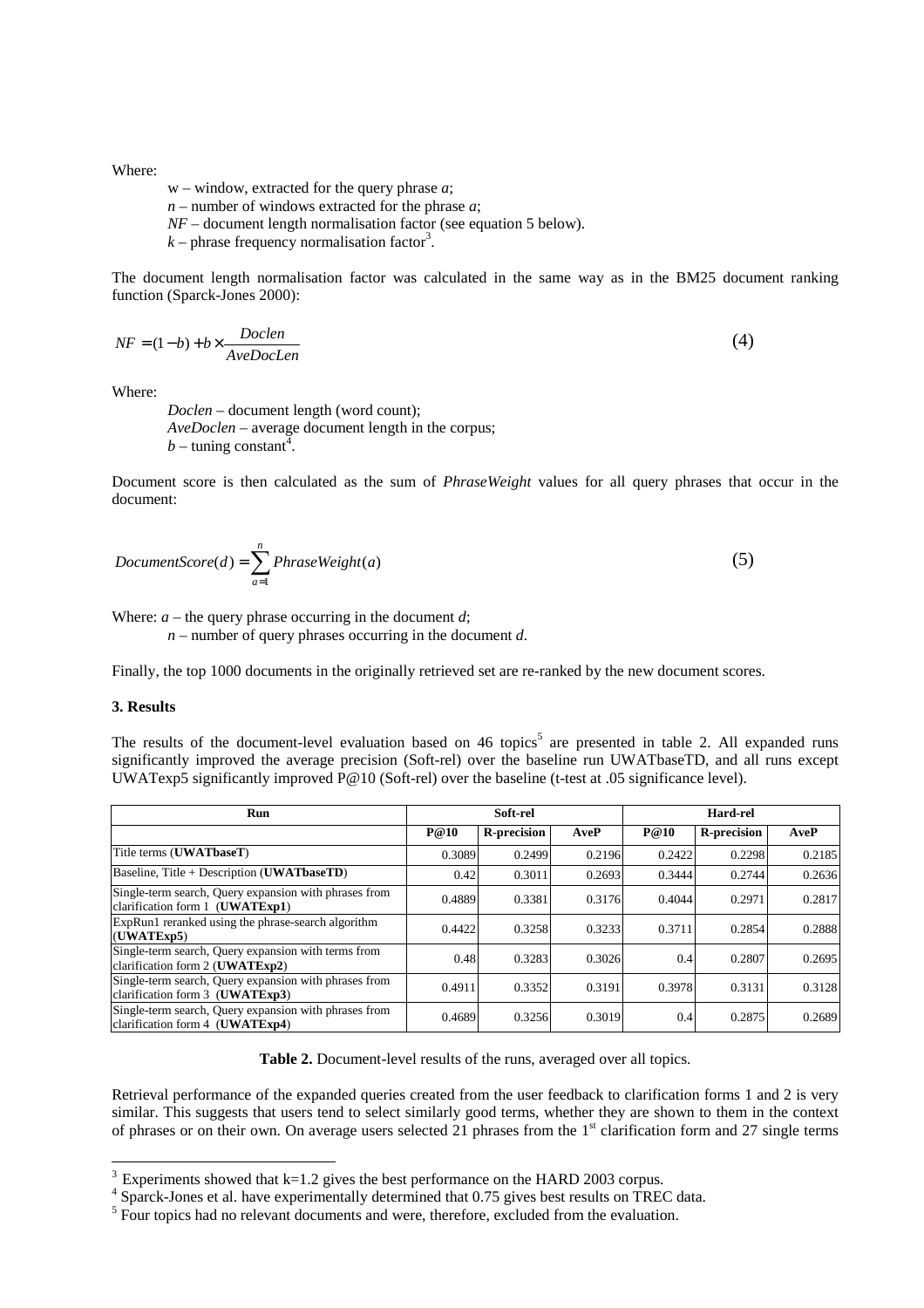from the 2<sup>nd</sup> form. There were 675 phrase-terms selected only from the 1<sup>st</sup> form, 384 terms selected only from the 2<sup>nd</sup> form and 921 terms selected from both forms.

There is a very small difference between the performance of the queries from phrases selected using the average *idf* of their terms (UWATExp3) and queries from phrases selected using the measures of phrase stability in the corpus: the C-value (UWATExp1) and the Log-Likelihood ratio (UWATExp4). UWATExp3 gives somewhat better R-Precision and AveP results in Hard-rel evaluation. The R-precision (Hard-rel) of UWATExp3 is 5% higher than UWATExp1 and 9% higher than UWATexp4, neither of which is statistically significant. Similar performances of these three runs suggest that the statistical component of phrase selection does not play an important role in choosing query expansion phrases when it is combined with syntactical phrase selection techniques, such as POStagging and NP-chunking.

The phrase search algorithm (UWATExp5) did not demonstrate improvement over the performance of the singleterm search method (UWATExp1). While average precision (Soft-rel) increased slightly, the precision at 10 documents and R-precision deteriorated. The use of phrases improved average precision in 17 topics and degraded precision in 28 topics (Soft-rel evaluation). The average gain was 56%, while the average loss was 24%. We have also analysed performance of the phrase-search and single-term search methods in topics formulated by users with little and much familiarity, which is discussed in the next section.

One of the problems that might have caused the overall low performance of the phrase-search method is that we did not set the span limit. The rationale for that was to capture not only phrasal, but also topical relations between terms. However, this approach may be more useful with long multi-topic documents, rather than short documents. Since HARD track collection consisted mainly of short news articles, this aspect of the phrase search method is unlikely to help distinguish between relevant and non-relevant documents more than single-term document retrieval techniques.

Table 3 shows the results of the passage-level evaluation, averaged over 25 topics, which requested passages as retrieval elements. UWATExp3 gave best results in all passage evaluation measures but one. The phrase search run UWATExp5 did better than the single-term search method UWATExp1 in CharRPrec by 7.8%, but similar or slightly worse in other measures.

| Run               |       | <b>B</b> pref@XChars |       |       | Prec@XChars  |       | <b>CharRPrec</b> |
|-------------------|-------|----------------------|-------|-------|--------------|-------|------------------|
|                   | 6000  | 12000                | 24000 | 6000  | <b>12000</b> | 24000 |                  |
| <b>UWATBaseT</b>  | 0.209 | 0.204                | 0.171 | 0.223 | 0.221        | 0.185 | 0.163            |
| <b>UWATBaseTD</b> | 0.207 | 0.198                | 0.189 | 0.232 | 0.23         | 0.228 | 0.166            |
| <b>UWATExp1</b>   | 0.286 | 0.26                 | 0.22  | 0.308 | 0.289        | 0.245 | 0.166            |
| UWATExp5          | 0.267 | 0.245                | 0.223 | 0.279 | 0.275        | 0.25  | 0.179            |
| UWATExp2          | 0.267 | 0.26                 | 0.231 | 0.291 | 0.286        | 0.261 | 0.169            |
| UWATExp3          | 0.285 | 0.272                | 0.243 | 0.304 | 0.306        | 0.268 | 0.192            |
| UWATExp4          | 0.22  | 0.222                | 0.21  | 0.25  | 0.247        | 0.246 | 0.179            |

# **Table 3.** Passage-level results

# **4. The effect of familiarity on phrase selection and retrieval performance**

The familiarity metadata was used in the HARD track to indicate the extent to which the searchers formulating the topic were familiar with it. Out of 46 topics, which were used in the evaluation, there were 25 topics with user familiarity "little" and 21 topics with familiarity "much".

We have analysed the effect of the searcher familiarity with the topic on two variables:

- the number of phrases selected for query expansion;
- the performance of different search methods.

We hypothesise that the more familiar the searcher is with the subject of the query, the more phrases they are able to choose for query expansion. Our experimental results support this hypothesis. In all four clarification forms users familiar with the topic selected substantially more QE terms and phrases than the less familiar users (Table 4). The difference observed in all clarification forms but one, CL1 (C-value selected phrases), was statistically significant (using t-test at .05 significance level).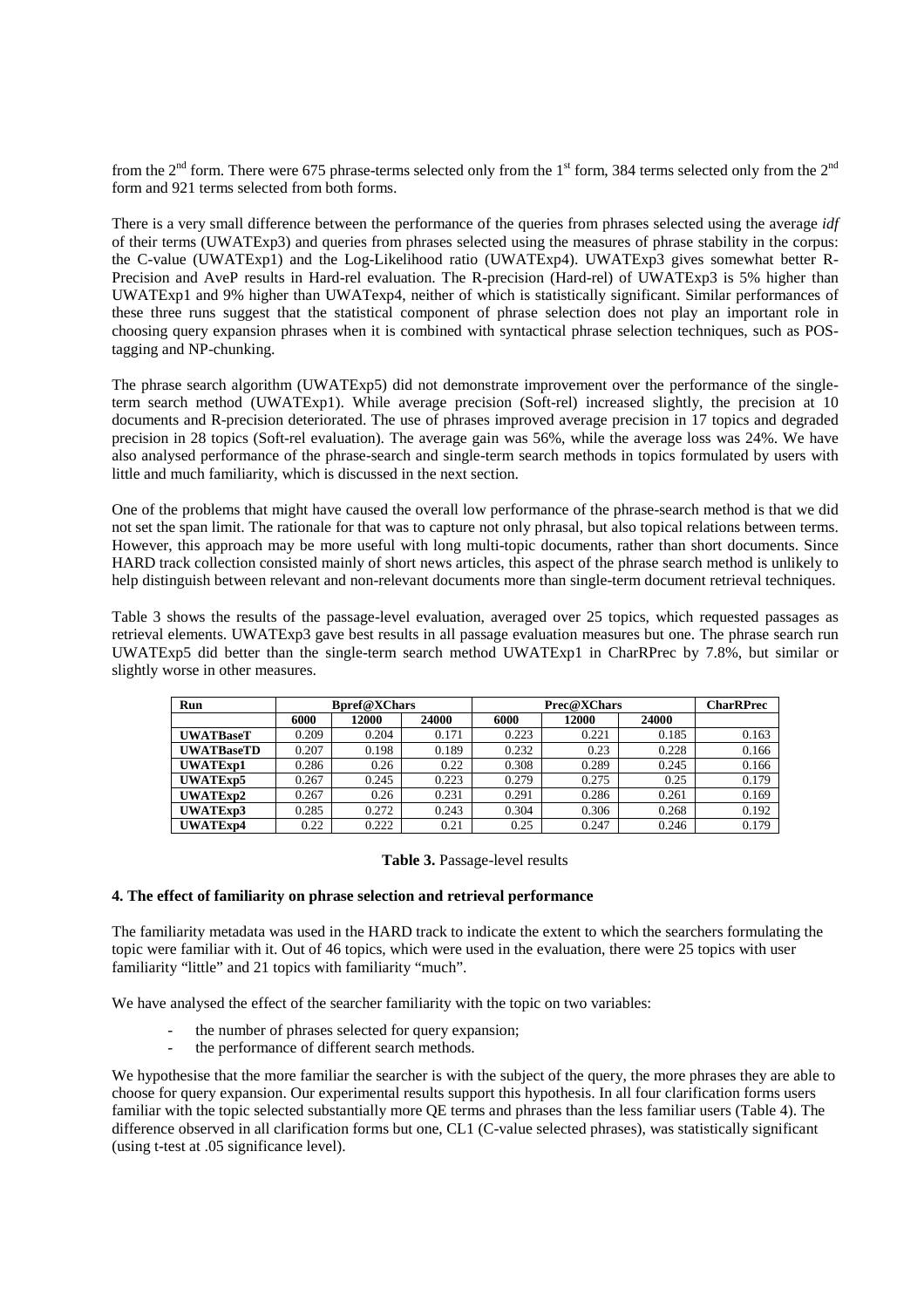| <b>Clarification form</b>               | Average number of selected<br>phrases/terms | <b>Difference</b>            |       |
|-----------------------------------------|---------------------------------------------|------------------------------|-------|
|                                         | <b>Familiarity</b><br>"little"              | <b>Familiarity</b><br>"much" |       |
| CL1: C-value selected phrases           | 19.6                                        | 24.9                         | 27%   |
| CL2: Single terms from CL1              | 24                                          | 36                           | 49%   |
| CL3: Ave. IDF selected phrases          | 15                                          | 25                           | 67.5% |
| CL4: Log-likelihood selected<br>phrases | 19.7                                        | 29.6                         | 50.3% |

**Table 4.** The average number of QE phrases/terms selected by users with "little" and "much" familiarity.

Next, we hypothesise that the more familiar the searchers are with the topic**,** the better the performance of their unexpanded and expanded queries should be. The results of all baseline and experimental runs support this hypothesis: in all runs topics with "much" familiarity show higher Mean Average Precision, as shown in Table 5.

|                                                  | <b>Mean Average Precision (soft-rel)</b> |             |                   |
|--------------------------------------------------|------------------------------------------|-------------|-------------------|
| Run                                              | Familiarity                              | Familiarity | <b>Difference</b> |
|                                                  | "little"                                 | "much"      |                   |
| Baseline, Title terms (UWATbaseT)                | 0.184                                    | 0.265       | 44.2%             |
| Baseline, Title + Description (UWATbaseTD)       | 0.228                                    | 0.320       | 40.7%             |
| Single-term search, Query expansion with phrases | 0.266                                    | 0.382       | 43.8%             |
| from clarification form 1 (UWATExp1)             |                                          |             |                   |
| ExpRun1 reranked using the phrase-search         | 0.292                                    | 0.362       | 23.6%             |
| algorithm (UWATExp5)                             |                                          |             |                   |
| Single-term search, Query expansion with terms   | 0.269                                    | 0.345       | 28.4%             |
| from clarification form 2 ( <b>UWATExp2</b> )    |                                          |             |                   |
| Single-term search, Query expansion with phrases | 0.280                                    | 0.368       | 31.2%             |
| from clarification form 3 ( <b>UWATExp3</b> )    |                                          |             |                   |
| Single-term search, Query expansion with phrases | 0.251                                    | 0.366       | 45.8%             |
| from clarification form 4 (UWATExp4)             |                                          |             |                   |

**Table 5.** Mean average precision (soft-rel) of topics formulated by users with "little" and "much" familiarity.

The analysis of search results by familiarity reveals very interesting patterns in the performance of the phrase-based document re-ranking method. As mentioned in the previous section, overall the phrase-based run (UWATExp5) did not improve performance over the single-term search (UWATExp1). By analysing topics with different familiarity levels, we can see, however, that our phrase-based document re-ranking method improves the Average Precision of topics with "little" familiarity by 10%, and deteriorates the Average Precision of topics with "much" familiarity by 5.7%.



**Figure 3.** Recall-precision graphs (soft-rel) of the runs for topics with (a) familiarity "little" and (b) familiarity "much".

The recall-precision graph in figure 3a shows another interesting phenomenon: for topics with familiarity "little" our phrase-based document re-ranking method has lower precision than single-term search at low recall levels and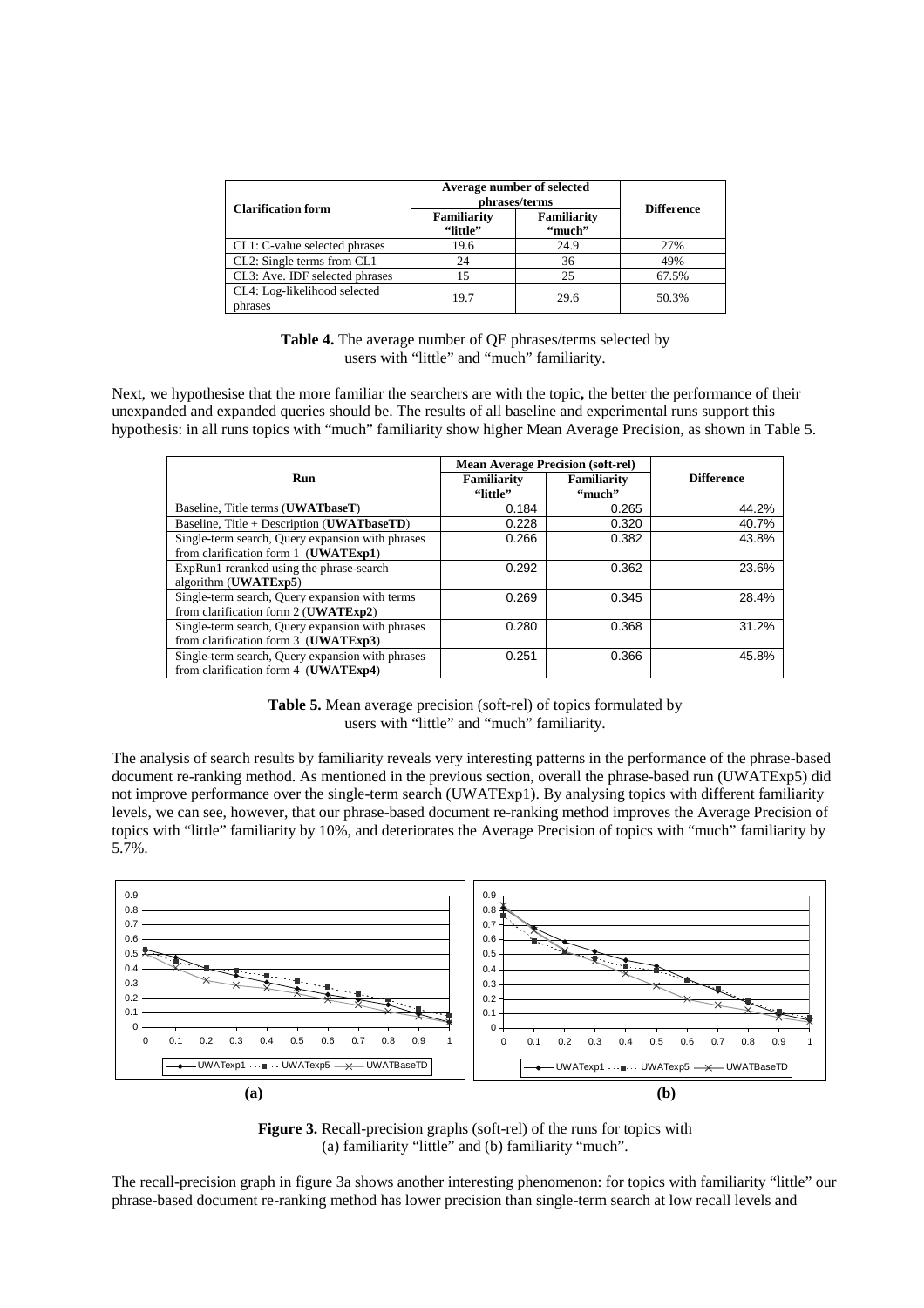higher precision at higher recall levels, beginning from around 20% recall. Similar, but weaker pattern is evident in topics with familiarity "much" (figure 3b): phrase-based re-ranking has lower precision than single-term search up to around 60% recall level, and then starts getting slightly better. The pattern of lower precision at high recall and higher precision at high recall levels was also observed by Mitra et al. (1997) in their experiments with phrase search.

# **5. Conclusions**

In this paper we presented a comparative evaluation of different phrase selection techniques in interactive query expansion and a phrase-based document reranking method. A combined syntactico-statistical method was used for the selection of phrases. First, noun phrases were selected using a part-of-speech tagger and a noun-phrase chunker, and secondly, different statistical measures were applied to select phrases for query expansion. Three selection methods were used: C-value, Log-Likelihood ratio and the average *idf* of phrase terms to select phrases, which were then shown to the user for interactive query expansion. Evaluation experiments did not demonstrate substantial difference between these statistical methods in their effect on the retrieval performance.

We also studied whether users select better terms when they are shown in the context of phrases, than separately. The users were asked to select query expansion items from two clarification forms: one with the complete phrases selected by the C-value, and the other with the single terms from these phrases. The two query expansion runs gave very similar results, which suggests that presenting terms in the context of phrases does not provide much help to the users in selecting good query expansion terms. However, a large proportion of terms was only selected from one of the clarification forms.

The phrase-based document re-ranking method did not demonstrate overall improvement over the single-term search technique. However, it improved the Average Precision of topics formulated by users with low familiarity. As discussed earlier in the paper, phrases differ by their stability in the corpus, therefore they should not be treated uniformly in search. For example, a document which has a partial match on a non-compositional or idiomatic phrase (e.g. "Salt Lake City") is more likely to be non-relevant, than a document that has a partial match on a non-idiomatic expression (e.g. "organic product"). Therefore the weight of the partially matching phrase should be reduced more in the first case than in the second. The continuation of this work will be to use measures of phrase stability to estimate phrase weights in the documents.

#### **References**

Banerjee, S. and Pedersen, T. (2003). The Design, Implementation and Use of the Ngram Statistics Package. Proceedings of the Fourth International Conference on Intelligent Text Processing and Computational Linguistics, 2003, February, Mexico City.

Brill, E. (1995). Transformation-based error-driven learning and natural language processing: a case study in part of speech tagging. *Computational Linguistics*, 21(4), 543-565.

Clarke, C.L.A. and Cormack, G.V. On the use of Regular Expressions for Searching Text. University of Waterloo Computer Science Department Technical Report number CS-95-07, University of Waterloo, Canada, February 1995.

Dunning, T. Accurate methods for the statistics of surprise and coincidence. Computational Linguistics, 19(1), pp. 61-74, 1993.

Frantzi, K.T. and Ananiadou, S. (1996) Extracting nested collocations. In Proc. 16<sup>th</sup> Conference on Computational Linguistics, COLING, pp.41-46.

Manning C.D., Schütze H. *Foundations of Statistical Natural Language Processing*, The MIT Press, Cambridge, Massachusetts, 1999.

Mitra, M., Buckley, C., Singhal, A. and Cardie, C. An Analysis of Statistical And Syntactic Phrases. In Proceedings of RIAO97, Computer-Assisted Information Searching on the Internet, Montreal, Canada (1997) 200–214